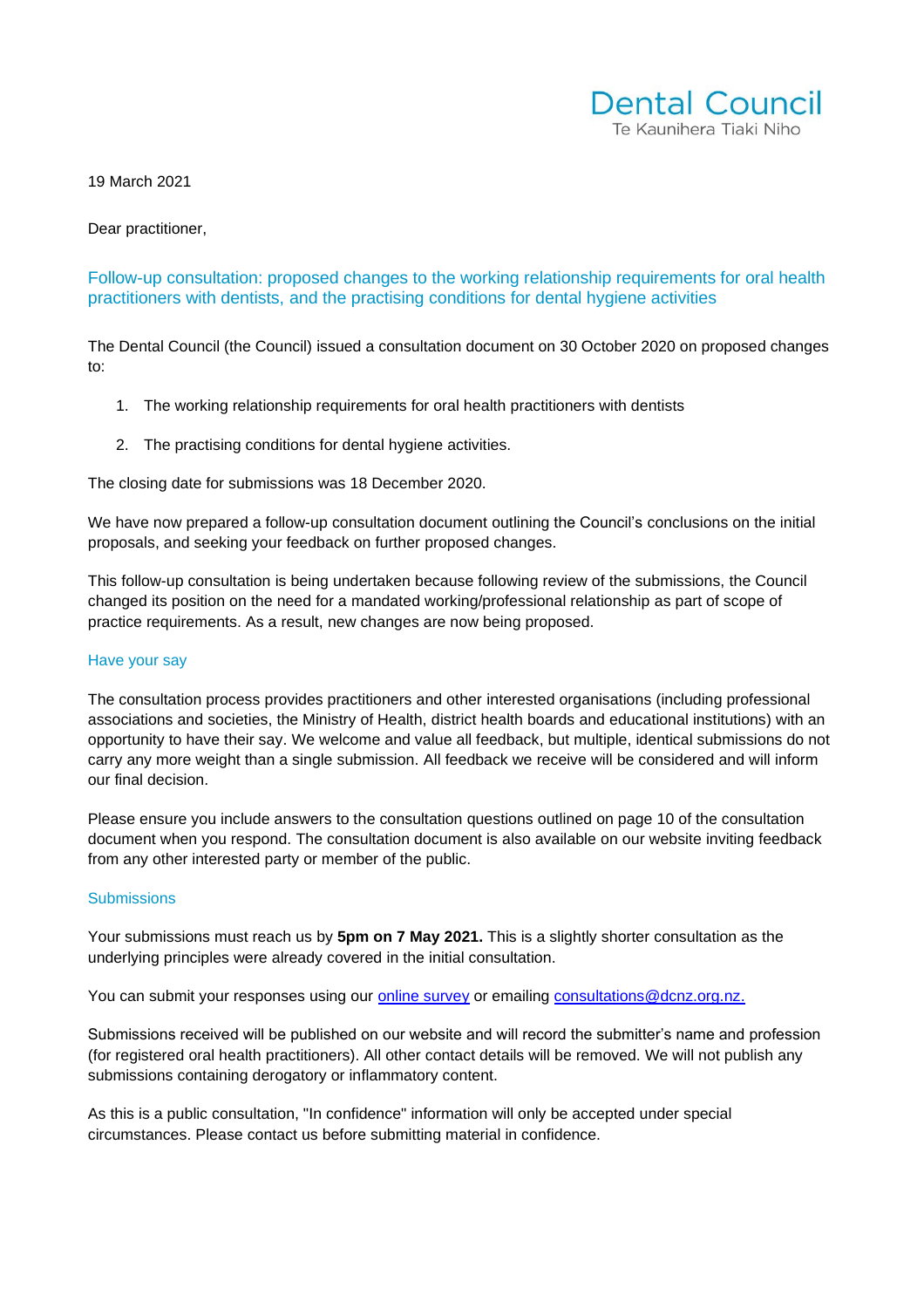If you have any questions about this consultation, you can contact us by **email** or phone 04 499 4820. I look forward to receiving your views on the proposals and draft guidance.

Yours sincerely

Atlaner.

Marie Warner Chief Executive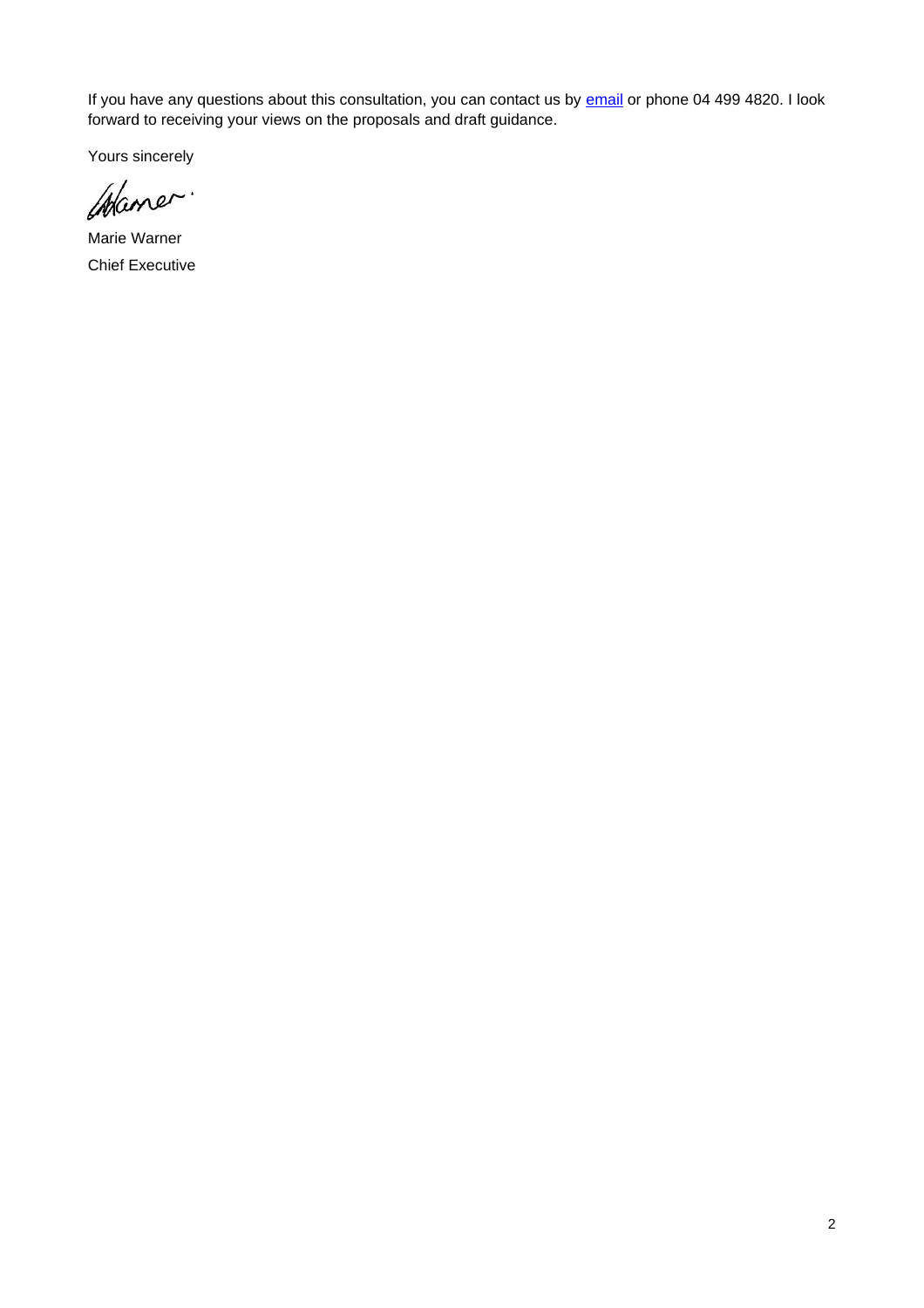# **Follow-up consultation on proposed changes to:**

- **1. The professional relationship requirements for oral health practitioners with dentists**
- **2. The practising conditions for dental hygiene activities**

Issued: 19 March 2021 Submission closing date: 7 May 2021

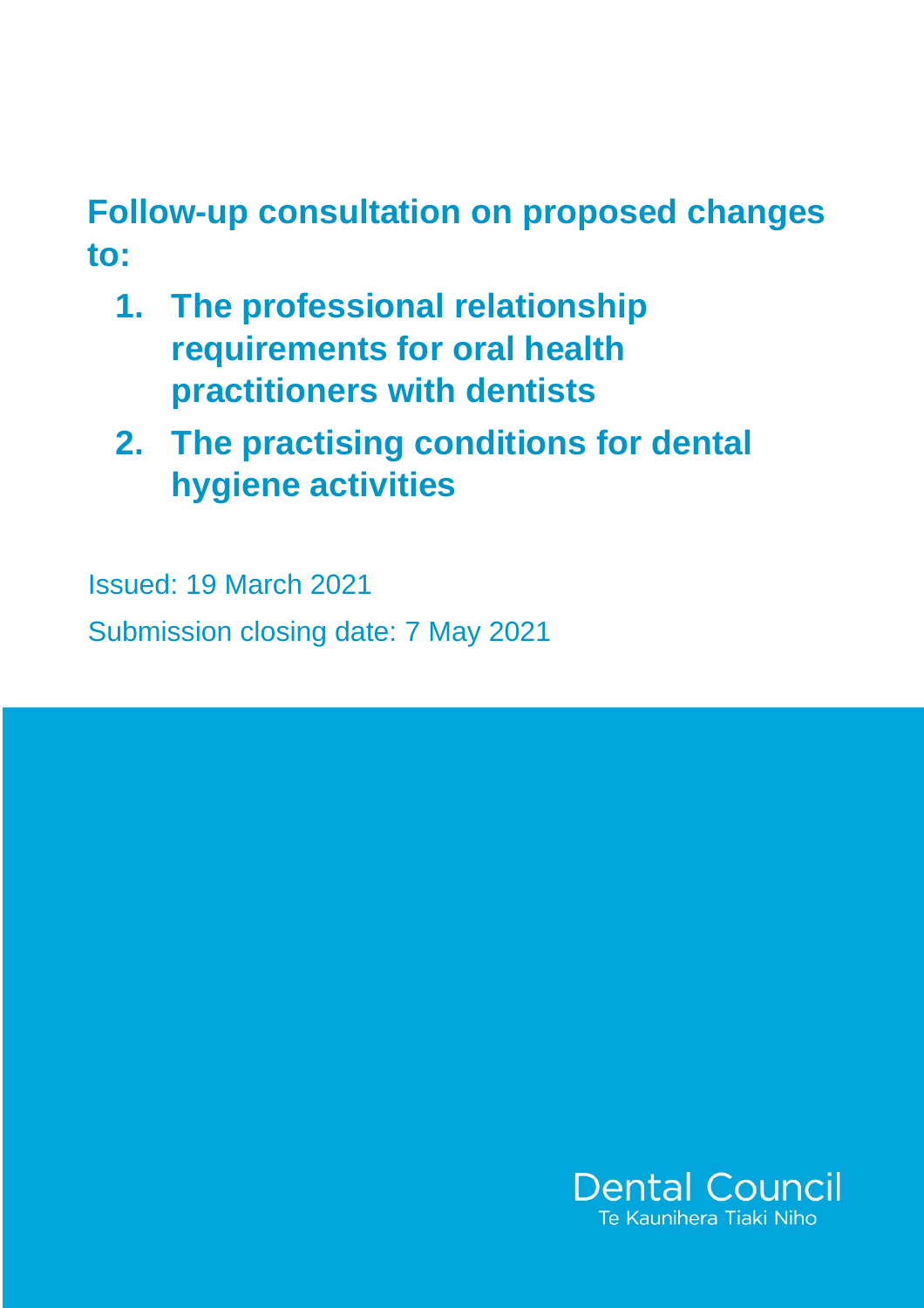# **Introduction**

### Initial consultation

In 2020, the Dental Council (the Council) considered:

- whether the current requirement for a working/consultative professional relationship should remain a scope of practice requirement for dental therapy, dental hygiene, orthodontic auxiliary, and oral health therapy practice in New Zealand; and the future role of the 'working relationship' practice standards for the following professions:
	- o dental therapy
	- o dental hygiene
	- o orthodontic auxiliary
	- o dental technology/clinical dental technology.
- the current practising conditions for the dental hygiene scope of practice. Specifically, whether dental hygiene scope activities should be performed under clinical guidance<sup>1</sup> and direct clinical supervision<sup>2</sup>.

The Council issued a consultation document on the 30 October 2020 inviting feedback on the following key proposals:

- 1. Review of the requirement for a working/professional relationship
	- To retain the scope of practice requirement for a 'working relationship' between a dental therapist, dental hygienist, orthodontic auxiliary or oral health therapist, and dentist, and re-define it as a 'consultative professional relationship'; but remove the need for a signed agreement.
	- To remove the working relationship practice standards, and replace them with the following guidance documents:
		- Guidance for the consultative professional relationship between an oral health therapist, dental therapist, dental hygienist, or orthodontic auxiliary and dentist/dental specialist (provided in the initial consultation as Attachment A).
		- Guidance for the professional relationship between a dental technician or clinical dental technician and other health practitioners (provided in the initial consultation as Attachment B).

<sup>1</sup> Clinical guidance means the professional support and assistance provided to a dental hygienist by a practising dentist or dental specialist as part of the provision of overall integrated care to the patient group. Dental hygienists and dentists or dental specialists normally work from the same premises providing a team approach. Clinical guidance may be provided at a distance but appropriate access must be available to ensure that the dentist or dental specialist is able to provide guidance and advice, when required, and maintain general oversight of the clinical care outcomes of the patient group. Dental hygienists are responsible and accountable for their own clinical practice within their scope of practice but the dentist or dental specialist is responsible and accountable for the clinical guidance provided. Further detail on the working relationship between dental hygienists and dentists is set out in the relevant Dental Council Practice Standard.

<sup>&</sup>lt;sup>2</sup> Direct clinical supervision means the clinical supervision provided to a dental hygienist by a practising dentist or dental specialist when the dentist is present on the premises at the time the dental hygiene work is carried out.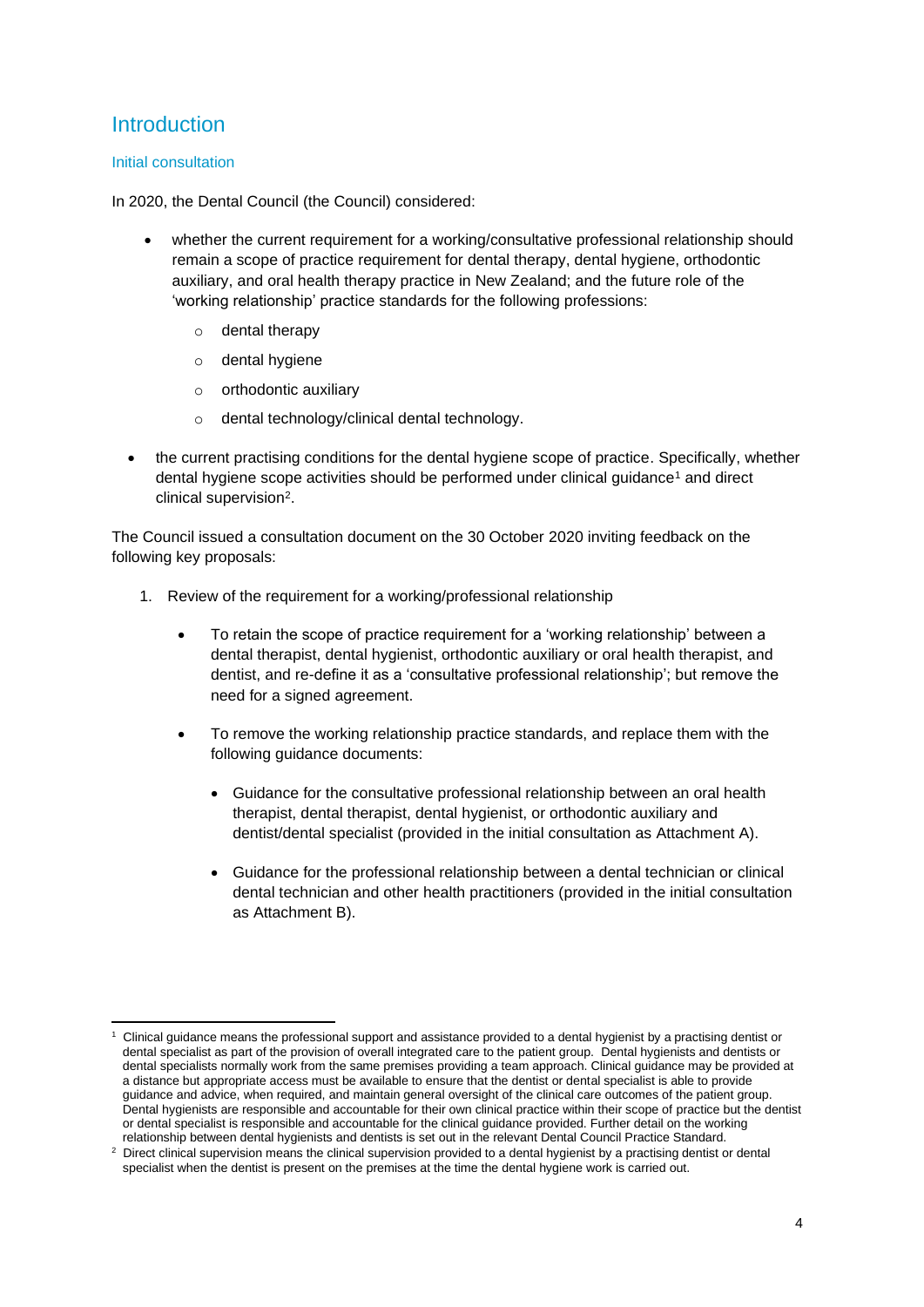- 2. Proposed changes to the dental hygiene scope of practice as follows:
	- Remove the requirement for direct clinical supervision for the administration of local anaesthetic (LA) and application of prescription preventive agents. Direct clinical supervision for currently specified orthodontic activities to remain.
	- Remove 'clinical guidance' for the remainder of the scope activities.
	- The scope activities to be performed within a consultative professional relationship with a dentist or dental specialist.
	- Align the description of the following scope activity with current dental hygiene practice in the following way: *obtaining and reassessing medical and dental oral health histories.*

### Terminology for this consultation

The following terminology currently exists to describe the various working/professional relationships between dentists and:

- dental therapists *professional relationship*
- dental hygienists and orthodontic auxiliaries *working relationship*
- oral health therapists *consultative professional relationship*.

### **For ease of reference these are collectively referred to as professional relationships in this consultation document, unless specifically stated otherwise.**

#### Follow-up consultation

Following review of the submissions received, the Council changed its position on the need for a mandated professional relationship as part of scope of practice requirements. As a result, new changes to the scopes of practice are now being proposed.

This follow-up consultation document outlines the Council's conclusions on the initial proposals and invites your feedback on the further changes proposed.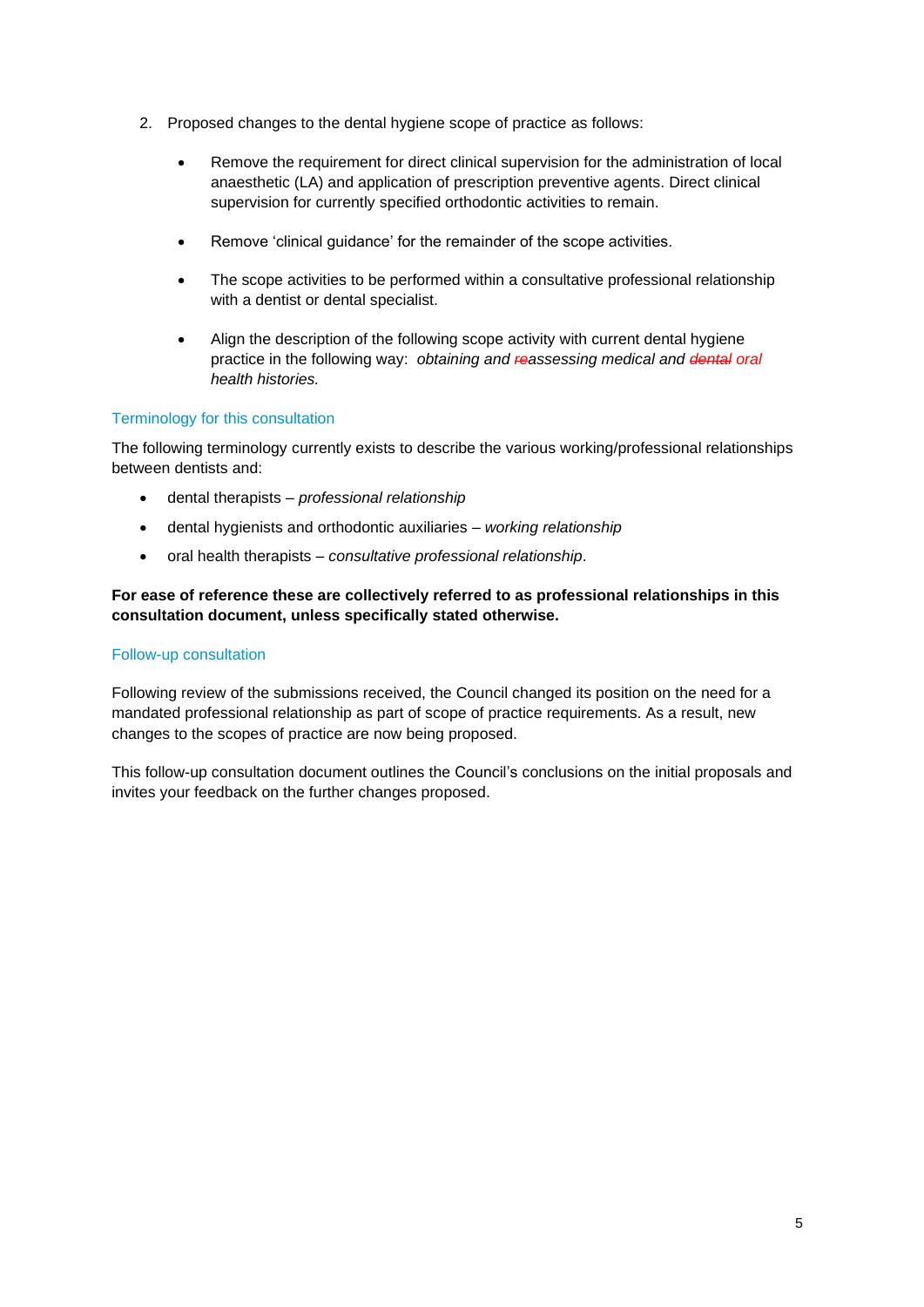# Proposal area 1: The requirement for a professional relationship

## The initial proposal

In the [initial consultation](https://dcnz.org.nz/assets/Uploads/Consultations/2020/Prof-relationships/Consultation-professional-relationshipshyg-SOP-30Oct20.pdf) the Council put forward the following views:

- there continues to be value in having a professional relationship as a scope of practice requirement for dental therapy, dental hygiene, oral health therapy and orthodontic auxiliary practice in New Zealand
- the relationship can be re-defined as a 'consultative professional relationship' for the dental therapy, dental hygiene, and orthodontic auxiliary scopes of practice, in line with the consultative professional relationship currently required for oral health therapy practice
- a signed, written agreement is not required
- dental technicians' and clinical technicians' relationships with oral health practitioners, and other health practitioners, can be called a professional relationship
- guidance documents supporting the consultative professional relationships, instead of the current, different practice standards, could be published.

## The revised proposal

Having carefully considered the submission feedback, the Council has formed the view that the perceived benefits (outlined in the initial consultation document) are not significant enough to justify retaining the professional relationship as a scope of practice requirement for dental therapy, dental hygiene, oral health therapy and orthodontic auxiliary practice.

Key to this view is that the professional obligations currently contained in the professional relationship practice standards, and those proposed in the guidance documents to support the consultative professional relationship, are already covered in the *Standards Framework.* 

The Council agreed with the feedback provided by several submitters that the principles underpinning the proposed consultative professional relationship (as described in the initial consultation document) are already sufficiently covered in the Council's *[Standards Framework for](https://www.dcnz.org.nz/i-practise-in-new-zealand/standards-framework/)  [oral health practitioners](https://www.dcnz.org.nz/i-practise-in-new-zealand/standards-framework/)*. In particular, through the following professional standards:

- ensure the health needs and safe care of your patients are your primary concerns (1)
- practise within your knowledge, skills and competence; or refer to another practitioner when required (8)
- keep your professional knowledge and skills up to date through ongoing learning and professional interaction (11)
- collaborate with colleagues and other health practitioners, and contribute to teamwork for enhanced patient outcomes (21)
- communicate openly in inter and intra-professional healthcare teams for the enhancement of patient care (17)
- behave respectfully in communication to and about colleagues or other health professionals (18).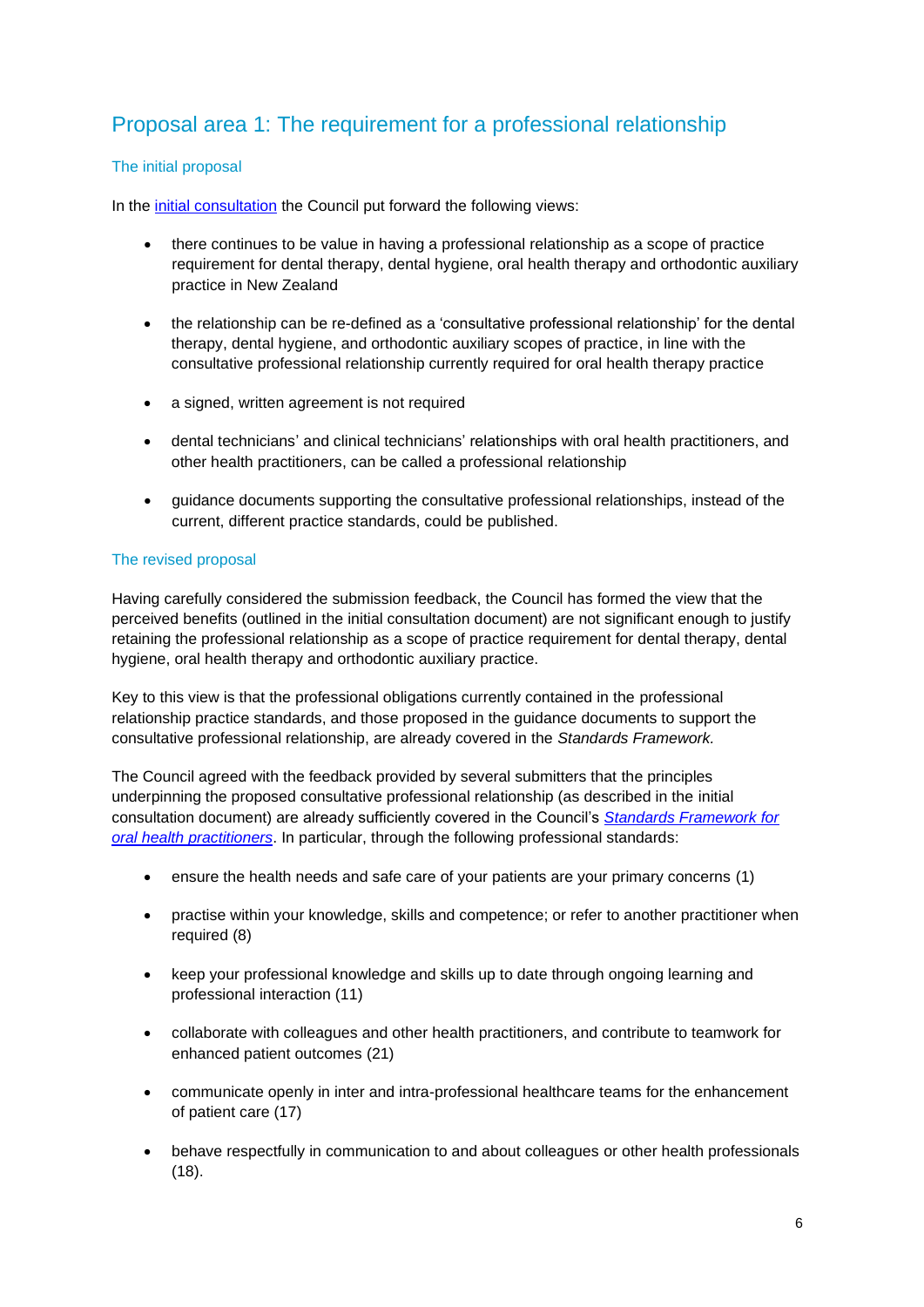Accordingly, the Council is proposing to remove the existing requirement for a professional relationship from the dental hygiene, dental therapy, oral health therapy and orthodontic auxiliary scopes of practice.

The Council expects that oral health practitioners will maintain their professional relationships within the oral health team, working collaboratively for the benefit of patients' health.

#### What would the new proposal mean, if accepted?

- A mandated professional relationship with a dentist or dental specialist will no longer be required for dental therapy, dental hygiene, and orthodontic auxiliary practice; and no signed agreement would be needed.
- A mandated consultative professional relationship will no longer be required for oral health therapy practice.
- The professional relationship practice standards for dental therapy, dental hygiene and orthodontic auxiliary practice would be rescinded, and the existing guidance document for the consultative professional relationship for oral health therapy would be removed.
- The practice standard for the working relationship in dental technology and clinical dental technology would be rescinded.
- The initial proposed wording additions to the scopes of practice (as proposed in Appendices C-G in the first consultation) would not be made, and references to professional relationships will be removed from the scopes of practice.

As the consultative professional relationship proposed in the initial consultation will not be introduced, the associated guidance documents proposed in the initial consultation will not be published.

### **Revised proposals:**

- 1. Remove the mandated requirement for a professional relationship (dental therapy), working relationship (dental hygiene, orthodontic auxiliary practice), and a consultative professional relationship (oral health therapy) from the respective scopes of practice.
- 2. Remove references to working/professional/consultative professional relationships from the dental therapy, dental hygiene, orthodontic auxiliary practice, oral health therapy, dental technology and clinical dental technology scopes of practice (refer appendices  $A - F$ ).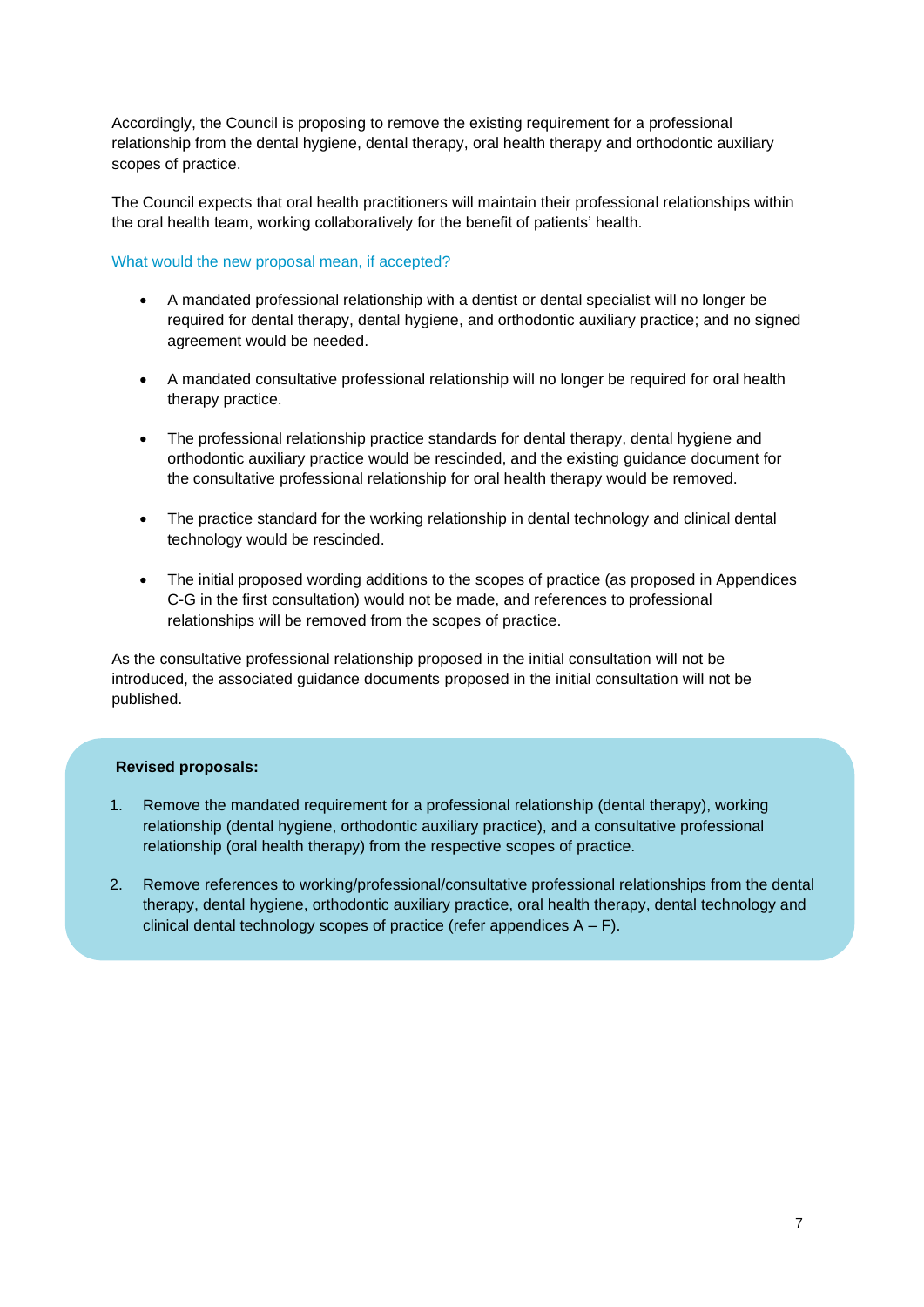# Proposal area 2: Practising conditions for dental hygiene activities

The Council considered the feedback received on the practising conditions for the dental hygiene scope of practice and concluded to proceed with the proposed dental hygiene scope of practice changes to:

- remove the direct clinical supervision requirement for administration of local anaesthetic and prescription preventive agents
- remove the requirement for clinical guidance for the remaining dental hygiene activities (excluding the defined orthodontic procedures)
- remove the definitions of direct clinical supervision and clinical guidance
- update the scope activity for obtaining and assessing medical and oral health histories.

The Council considers the risk to patient safety will not increase and duty of care will not be compromised given the professional obligations in the Standards Framework. All oral health practitioners are responsible and accountable for the decisions they make and the care they provide for their patients. Furthermore, all oral health practitioners must practise in accordance with their scope of practice and their approved education, training, experience and competence; or refer appropriately if they cannot provide the required care.

## What would this mean, if accepted?

- For dental hygiene, direct clinical supervision for administration of local anaesthetic and prescription preventive agents would no longer be required.
- The requirement for clinical guidance for the remaining dental hygiene activities (excluding the defined orthodontic procedures) would be removed.
- The description of the following scope activity would be updated as follows: *obtaining and reassessing medical and dental oral health histories.*
- The scope of practice would be amended to reflect these changes (refer [Appendix A\)](https://dcnz.org.nz/assets/Uploads/Consultations/2021/Follow-up-working-relationships/Appendix-A-draft-hygiene-scope-gazette-notice.pdf).
- The medical emergencies practice standard would be updated to require dental hygienists to have access and be able to safely administer adrenaline (1:1000) for the management of an anaphylactic event. This requirement would come into effect on 1 April 2022, to allow dental hygienists time to complete the required training to safely administer adrenaline.
- Dental hygienists would be required to establish a standing order with a dentist/dental specialist to enable access to prescription medicines, such as local anaesthetic and adrenaline. Guidance on establishing standing orders is available on the [Ministry of Health's](https://www.health.govt.nz/system/files/documents/publications/standing-order-guidelines-aug16-v2.pdf)  [website.](https://www.health.govt.nz/system/files/documents/publications/standing-order-guidelines-aug16-v2.pdf)

The Council invites feedback from practitioners and stakeholders on the above changes, within the context of the revised proposal to remove the scope of practice requirement for a working relationship.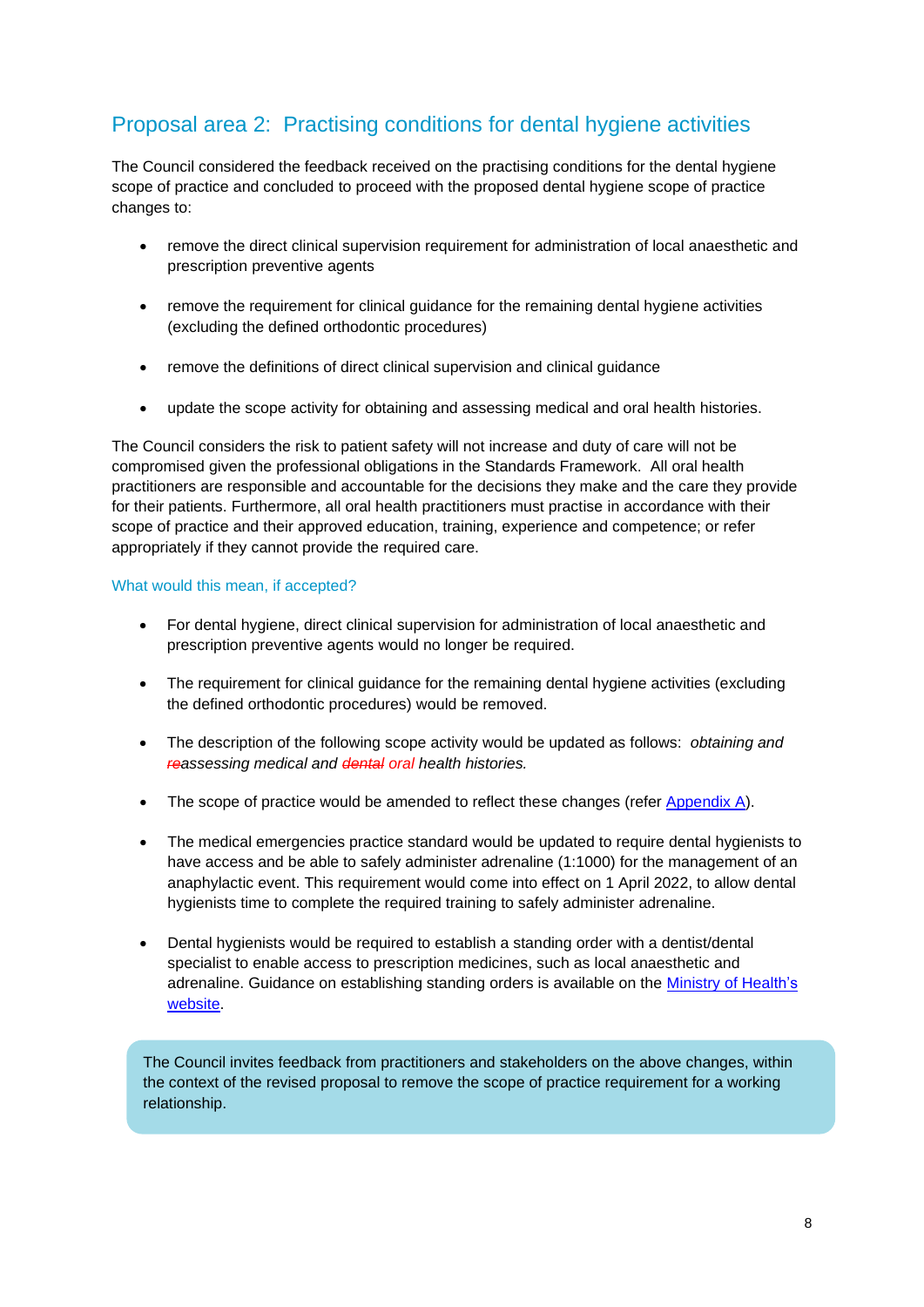#### Orthodontic activities for orthodontic auxiliaries

The Council accepted the proposed wording changes to the orthodontic auxiliary scope of practice for alignment with the oral health therapy and dental hygiene scopes of practice.

This does not change what orthodontic auxiliaries can do, or the requirement for their activities to be performed under direct supervision of a dentist or orthodontist who is present on the premises at which the work is carried out and who is responsible for the patient's overall clinical care outcomes.

# List of attachments to reflect proposed scope of practice changes

To give effect to the proposals, the following documents reflect the proposed changes to the respective scopes of practice:

- A. [Dental hygiene scope of practice](https://dcnz.org.nz/assets/Uploads/Consultations/2021/Follow-up-working-relationships/Appendix-A-draft-hygiene-scope-gazette-notice.pdf)
- B. Dental therapy [scope of practice](https://dcnz.org.nz/assets/Uploads/Consultations/2021/Follow-up-working-relationships/Appendix-B-draft-therapy-scope-gazette-notice.pdf)
- C. [Oral health therapy scope of practice](https://dcnz.org.nz/assets/Uploads/Consultations/2021/Follow-up-working-relationships/Appendix-C-draft-OHT-scope-gazette-notice.pdf)
- D. [Dental technology](https://dcnz.org.nz/assets/Uploads/Consultations/2021/Follow-up-working-relationships/Appendix-D-draft-dental-technology-scope-gazette-notice.pdf) scope of practice
- E. [Clinical dental technology](https://dcnz.org.nz/assets/Uploads/Consultations/2021/Follow-up-working-relationships/Appendix-E-draft-CDT-scope-gazette-notice.pdf) scope of practice
- F. [Orthodontic auxiliary scope of practice.](https://dcnz.org.nz/assets/Uploads/Consultations/2021/Follow-up-working-relationships/Appendix-F-draft-OA-scope-gazette-notice.pdf)